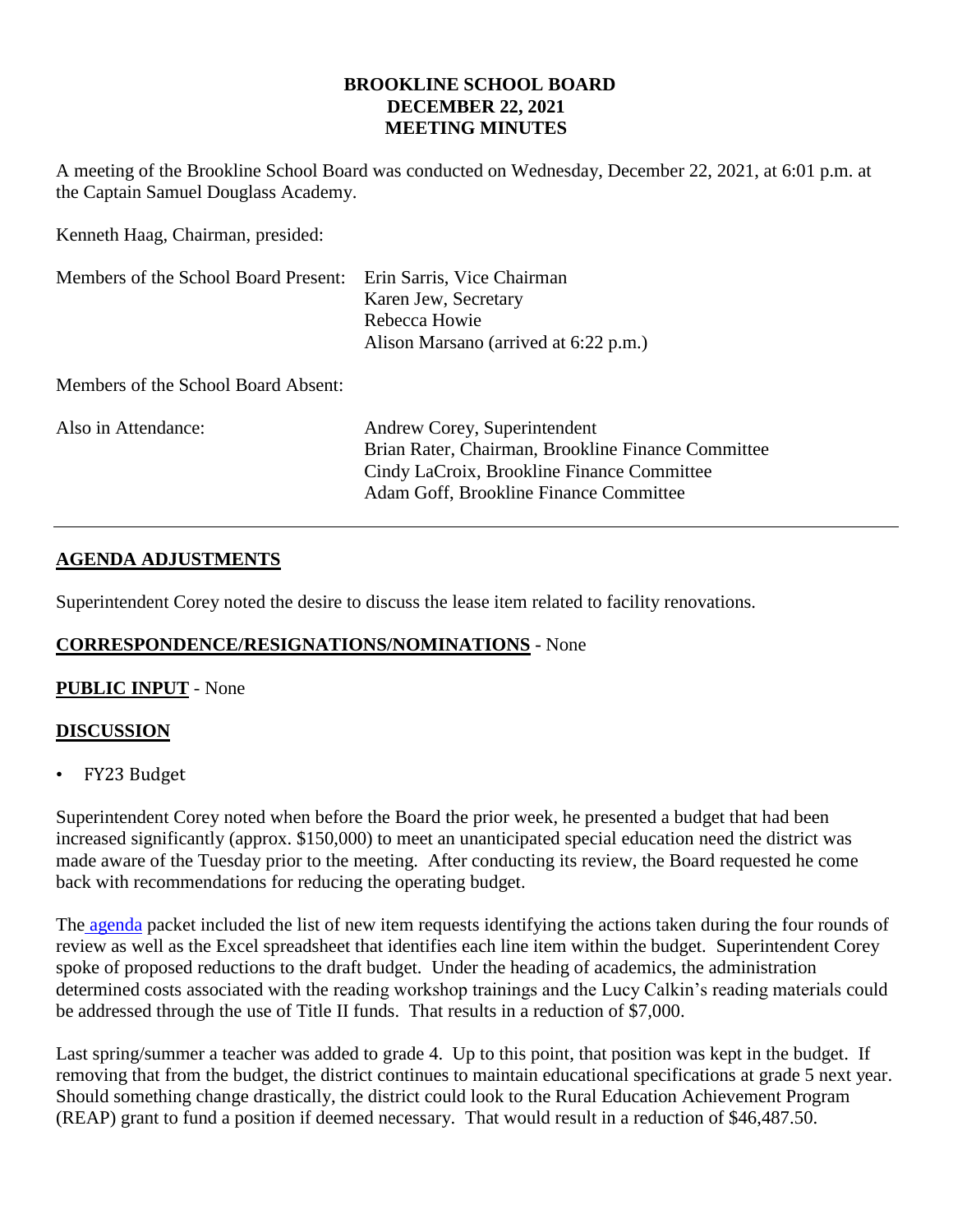Following last week's meeting, the administration learned that a special education student will be leaving the district prior to next year. As a result, the paraeducator associated with that student will not be needed. That would result in a reduction of \$15,915.

Also under the heading of personnel, requests had been made for two shared positions (time and cost shared by all 3 districts); SAU directed substitute and SAU directed food service substitute. The dollar amount associated with the cost sharing for the SAU directed substitute has been removed. That results in a reduction of \$11,132.

Under the heading of shared services/software, costs associated with the facilities truck and trailer will be removed from both schools. When last discussed, the question was asked of whether it would be more fiscally prudent, in the long run, to participate in the cost sharing rather than incur a cost each time the district needed to use the equipment. The SAU is considering leasing of the truck. There is concern with the ability to obtain a truck as acquiring equipment is difficult at this time. The storage container for the IT items is being removed (a different facility will be used). A slight increase was added to each budget for the IT consultant fee with the retirement of the Network Administrator. The SAU is in the final stages of hiring his replacement. Based on that hire and internal discussions, the belief is the SAU can do away with the consultant fee increases. The result is a reduction of \$30,000.

Under the heading of safety/compliance issues, removed (delayed) are the bollards for both schools and the exterior lighting at CSDA. The result is a \$16,000 reduction.

Under facilities/maintenance, removed are the gutter/storm drains at RMMS, classroom flooring for both buildings, and exterior doors at CSDA resulting in a \$44,300 reduction. That amount is being transferred into the Maintenance Trust.

Under maintenance/expendable trust, the decision was made to delay the bathrooms at RMMS. If moving forward with facilities and renovations, at some point, it may be more cost effective to put those into the next phase of the facilities project. The resulting reduction is \$50,000.

An additional review was done of special education costs and the decision reached to reduce the overall total by \$20,000.

The total proposed reduction is \$175,869.50, which results in an operating budget of \$10,429,581.50 or an increase of 4.03%.

Noted was the amount associated with the increase resulting from the BESSA contract is \$58,299.

If approved by the Board, the warrant article for the operating budget would be \$10,429.581.50, the article for the BESSA contract, year one, being \$58,299, the SAU assessment of \$407,208, Maintenance Trust at \$75,000, Special Education Trust of \$25,000, and Energy Improvements/Renovation lease cost of \$177,500 (18-year lease). The total of the warrant would be \$11,172,589 for an overall increase of \$645,277 or 6.13%. If the voters elected not to pass either of the energy warrants and did pass the traditional articles, the total increase would be \$467,777 or 4.4%.

Asked if the special education increase holds at \$569,190, Superintendent Corey stated that to be a firm number.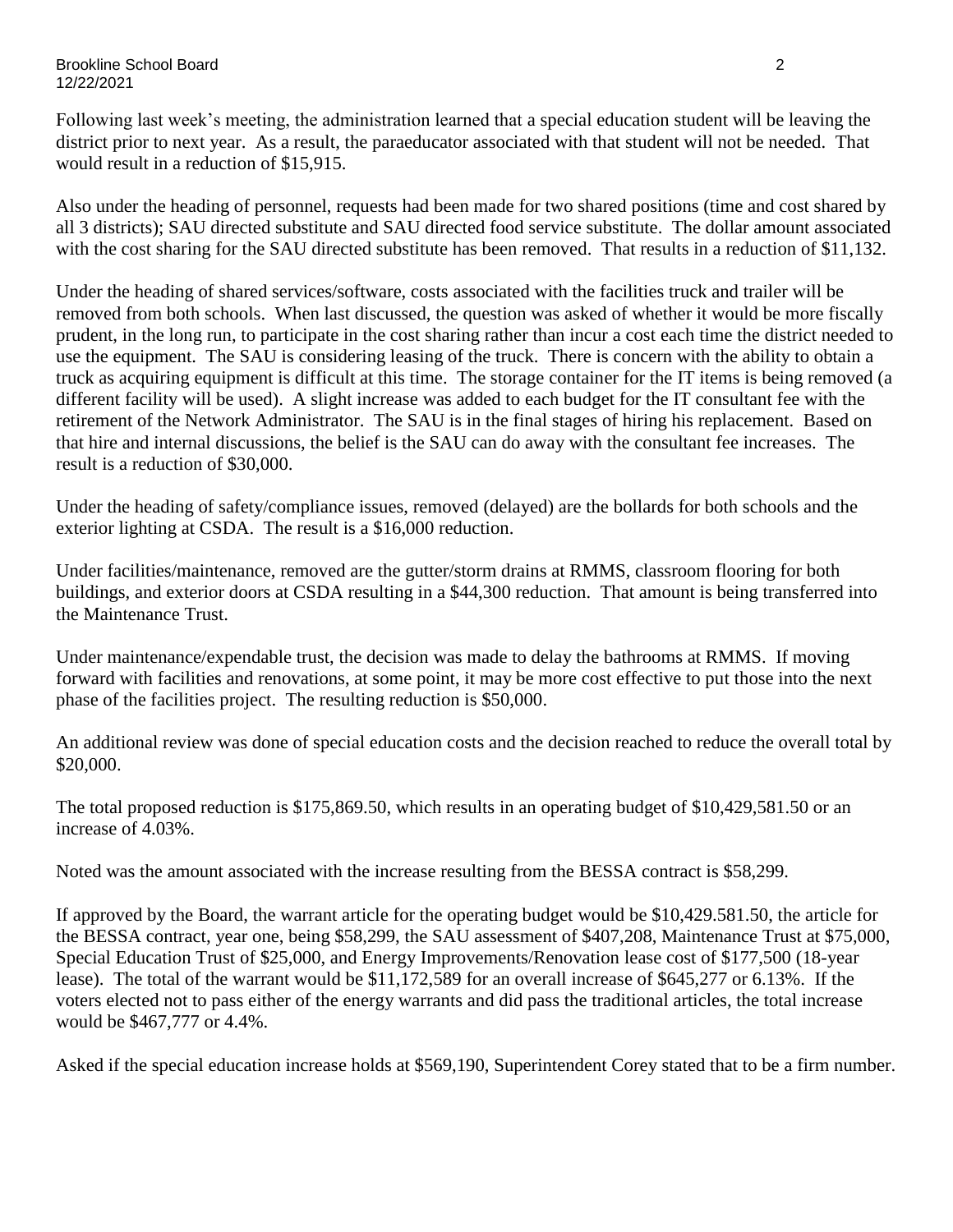Brookline School Board 3 and 3 and 3 and 3 and 3 and 3 and 3 and 3 and 3 and 3 and 3 and 3 and 3 and 3 and 3 and 3 and 3 and 3 and 3 and 3 and 3 and 3 and 3 and 3 and 3 and 3 and 3 and 3 and 3 and 3 and 3 and 3 and 3 and 3 12/22/2021

Chairman Haag questioned if the academic support provided this year for grade 4 has allowed for catching up with the concerns that resulted in the additional position. Superintendent Corey responded we are seeing improvement across the SAU and across every building. A data presentation will be provided to the Board in January, and the administration will follow the trend. As always happens in the spring, we will know more about the budget we already passed and if the Board states the desire to have a teacher in that position, REAP funds could be used or he may suggest exchanging a few paraprofessionals to obtain a classroom teacher. He has checked with all parties involved in the areas where reductions have been proposed, and all have supported the recommendations.

Chairman Haag questioned if there remains a line to return \$200,000 to the tax base and was told there is. Superintendent Corey stated his belief that will be achieved. At this time we need to monitor the special education costs. There is also the Unreserved Fund Balance (UFB), which is planned to be budgeted at the same amount as the current year and is another possible funding area should an additional teacher be needed.

Chairman Haag commented he wondered if that allocation should be removed from the proposed budget to reduce it further. Vice Chairman Sarris questioned the percentage difference that would result. Superintendent Corey stated he would look to the Business Administrator to provide information on that for the Public Hearing.

Brian Rater, Chairman, Brookline Finance Committee, remarked, from a taxpayer perspective, the more that can be returned to the tax base the better. He worries if the district normally gives back a certain amount and that is suddenly reduced, it is artificially reducing the percentages. It may appear better for one year, but the following year it would have a greater impact. He remarked that also serves as a buffer to address unanticipated expenses, etc. His preference would be to keep that in place and return funds to the tax base.

Superintendent Corey added in the present tax cycle, taking out the energy improvements/renovations, we gave back more because of COVID than we are asking for next year. At the end of FY21, the district returned more to the taxpayers than we are asking for in an increase for the next budget. Approx. \$537,000 was returned to the tax base. Across the entire SAU, it was \$3.2 million to offset the amount that had to be raised through taxes to support the budgets.

Chairman Haag commented on the increase in the special education cost this year noting the following year some of that should be absorbed. Superintendent Corey stated revenue from what used to be called catastrophic aid, is received to offset some of that cost (typically in July). Given the timing of receipt of those dollars (end of fiscal year), they are typically given back to the tax base.

Superintendent Corey stated in a few of the scenarios the district is working with currently, the dollar amount budgeted has to be at a certain level to kind of split the difference between a day placement (approx. \$90,000 with transportation included) and a residential placement (\$230,000-\$310,000). The budgeted amount is listed as \$160,000. Most times you do not end up with every child in a residential placement or out-of-district. The magnitude of what you need is too great not to at least budget for a significant portion of that. The budgeted amount represents known students not students who may come into the district in the next 18 months.

Vice Chairman Sarris commented the district has done such a great job of looking at the needs and experiencing cost avoidance by being able to provide services in district. She questioned if Student Services is identifying any more pervasive needs that could impact what we offer in district. Superintendent Corey stated that comes back to some of the space discussion that will occur as he believes, based on historical trends, there will be a need for in-house self-contained programming. Right now we are utilizing the services we have. There are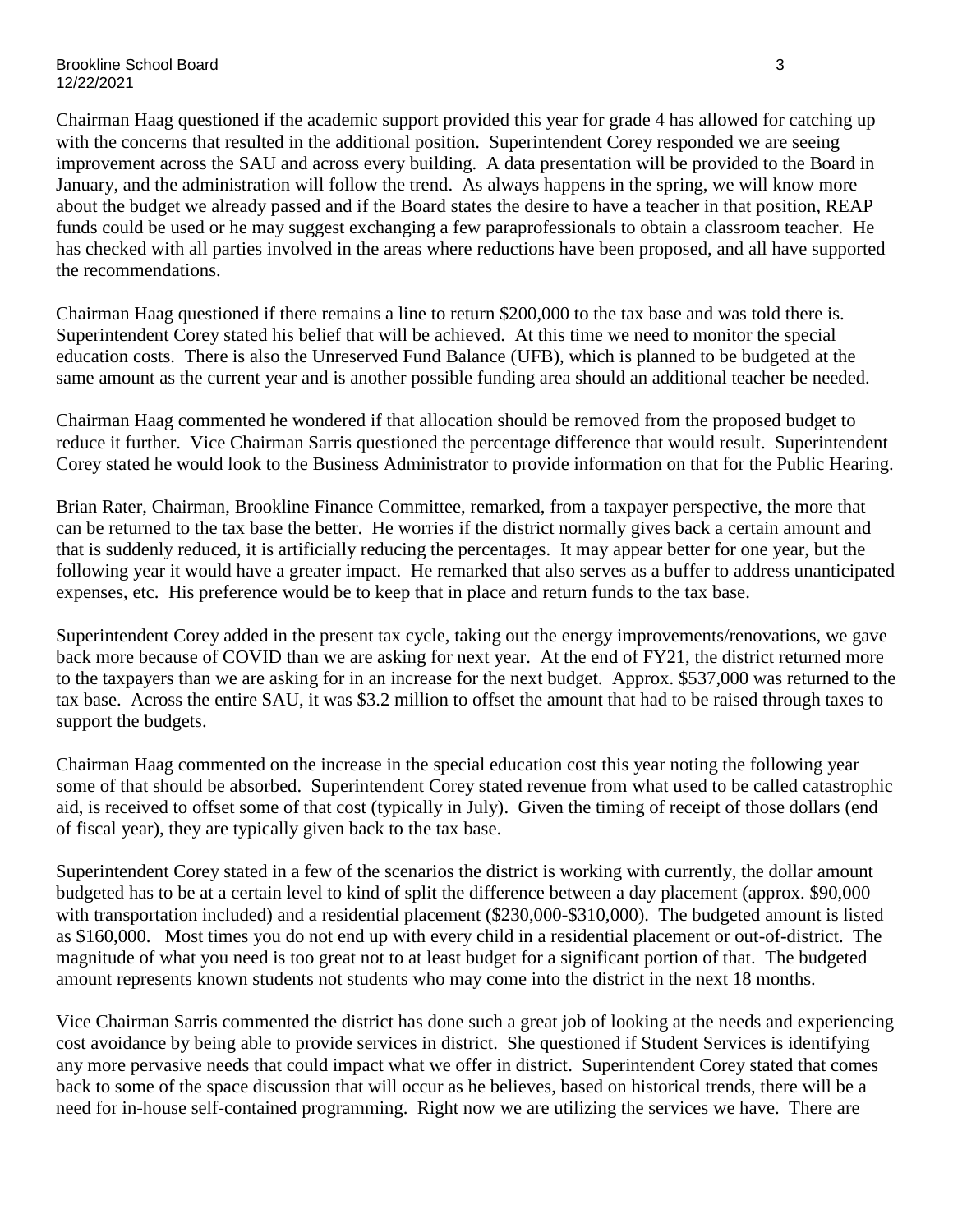different needs coming in and the need to determine how we service those high-intensity needs in a better educational environment than a residential or day placement.

Finance Committee Chair Rater commented, speaking for himself, it is a tough year because of the special education increase. A four percent increase is still a bit high, 6% if considering the energy efficiency items. But at the same time, costs have gone up. We also do not want to cut back too much on the building maintenance items and the teaching position. Overall this is probably a good compromise between the various needs.

Asked for clarification of how the  $5<sup>th</sup>$  fourth grade position was brought in, Superintendent Corey stated his recollection one position was brought in under Elementary and Secondary School Emergency Relief (ESSER) grant funding and this position was the one that was a swap for the science position.

Chairman Haag noted talking points that will have to be addressed are the proposed reductions to bring the overall increase down, the \$569,000 increase in special education costs, and the \$537,000 returned last year.

Asked what the default budget would be, Superintendent Corey stated, because of the large portion associated with the special education cost, the default budget will be very close to the proposed budget. It has not yet been finalized.

Chairman Haag commented on mention made around the belief the SAU directed food service substitute is a higher priority than the SAU directed substitute. Superintendent Corey responded the educational substitute is critical, but there is a substitute line in the budget that is funded. We do not have a substitute line for food service and food service requires a wealth of training. This directed substitute would be an SAU substitute and will allow the SAU to bring that person in and be trained.

## Facility Renovations

Superintendent Corey spoke of the discussion that occurred the prior week, work done to try to balance the overall expenses with the needs, and the belief there was the need to lower the amount being requested on the facility renovations.

The revised number is \$2,585,280. At the Richard Maghakian Memorial School (RMMS), lighting would be changed to LED lighting (\$155,610). Building controls would be updated (DDC controls) to allow for remote adjustments and gain efficiencies (\$234,910). Prioritized was gaining classroom space. The easiest way to gain 2 classrooms is to take the current library and divide it into 2 classrooms, which meets educational specifications, and move the library to the ground floor. The result would be a new library, elevator, and security office. That also requires upgrades to the ventilation on the ground floor, and approx. \$25,000 worth of new ceiling tiles. That cost would total \$1.6 million. The total at RMMS would be \$2,015,520.

At the Captain Samuel Douglass Academy (CSDA), the essentials are the boiler (\$400,000), which would require controls (only for the new boiler) (\$34,910), and the LED lighting (\$134,850). Those items result in energy savings and the potential for rebates. The total cost for CSDA is \$569,760. The total project cost (Phase I) is \$2,585,280. In the budget process, there was about \$100,000 for new furniture and equipment; however, it is believed existing furniture can be utilized. The \$100,000 was removed leaving the total cost at \$2,485,280. That equates to approx. \$175,000-\$177,000/year for an 18-year lease.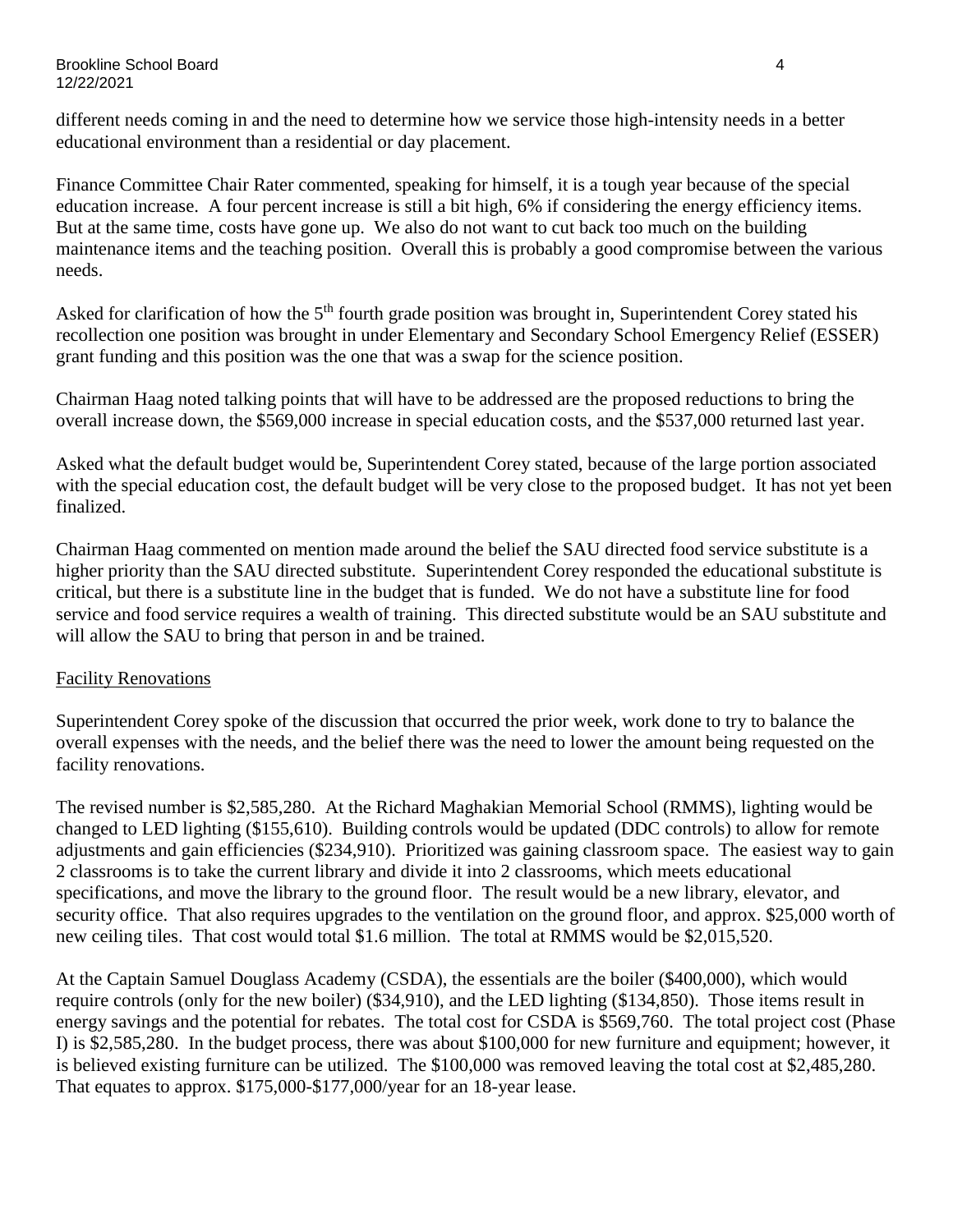A lease is being considered as the majority of the items being addressed, e.g., boilers, lighting, boiler controls are mechanical and equipment. The lease gives the flexibility to stretch it out over a couple of years and allows us to gain some minimal amount of interest, e.g., if in year 1 we addressed the elevator and security office, approx. \$2 million would be earning money to offset the cost of the interest rate on the lease.

Also discussed was a contingency article. Should the lease be proposed and fail to pass the voters, there are certain elements that are critical and need to be done, based on compliance issues. One of those would be the elevator to meet ADA compliance. The classrooms we do have on the ground floor could not be used unless there is accessibility (cannot go outdoors to access). The contingency article would address the elevator, security office and some ventilation. The ballpark figure for those items is \$800,000 - \$900,000.

During the night of the public hearing a separate hearing will be conducted on the two lease items.

Chairman Haag remarked the lease in total is \$2.48 million, and the contingency article would be for the \$800,000 - \$900,000. He questioned if another contingency article should be proposed for \$1.6 million, which would allow for the library and additional classrooms to be completed. Superintendent Corey remarked once the elevator is in place the district could get by with the library on a cart. During COVID we had to do some things different and would make carts up of like  $2<sup>nd</sup>$  grade library material and the librarian went to the classroom to avoid students traveling. We know we could do that for a short period of time. A library is part of the educational specifications with the State and would have to be addressed.

Finance Committee Chair Rater commented the cost per classroom of putting in an elevator and doing the lower level renovations was coming to about \$800,000 per classroom whereas the new addition costs slightly more but provides more classrooms equating to about \$500,000 per classroom. That raised the question of if adding classroom space would it be better to do the addition and then not do the elevator or renovation and perhaps utilize the space on the ground floor as storage or some other use, which may not require ADA compliance.

Superintendent Corey responded it could be looked at that way. The piece you would run into is the potential of not having it done for next year. Then you could end up with an ADA complaint. In some ways, they would know the solution is on the way, but it would still be a violation.

Finance Committee Chair Rater questioned if the ADA compliance violation would be because there is classroom space down there or because there is space down there at all and was told at some point that space will exist. When you just look at an elevator and could not use the space on the ground floor because of ventilation and those pieces, it would be a concern.

Asked if what would be gained is 4 classrooms overall, Superintendent Corey stated there would be the two classrooms created from the current library, and if doing the \$2.5 million there would be the library and a classroom space that could be used for special education.

Vice Chairman Sarris commented on her vision for a library and that she could not picture one in the space in the ground level. There would be the need for decent infrastructure and the ability to be adaptable to a media center, etc. She remarked it makes sense, and she would not want to move forward with a big project without the elevator as we want the option to use that space.

Finance Committee Chair Rater questioned if there would be the opportunity for Finance Committee and Board members to visit the space and was told that could be arranged. He reminded members that RMMS is a building that is about 60 years old. This is not a one and done kind of project, it is how do we get to meet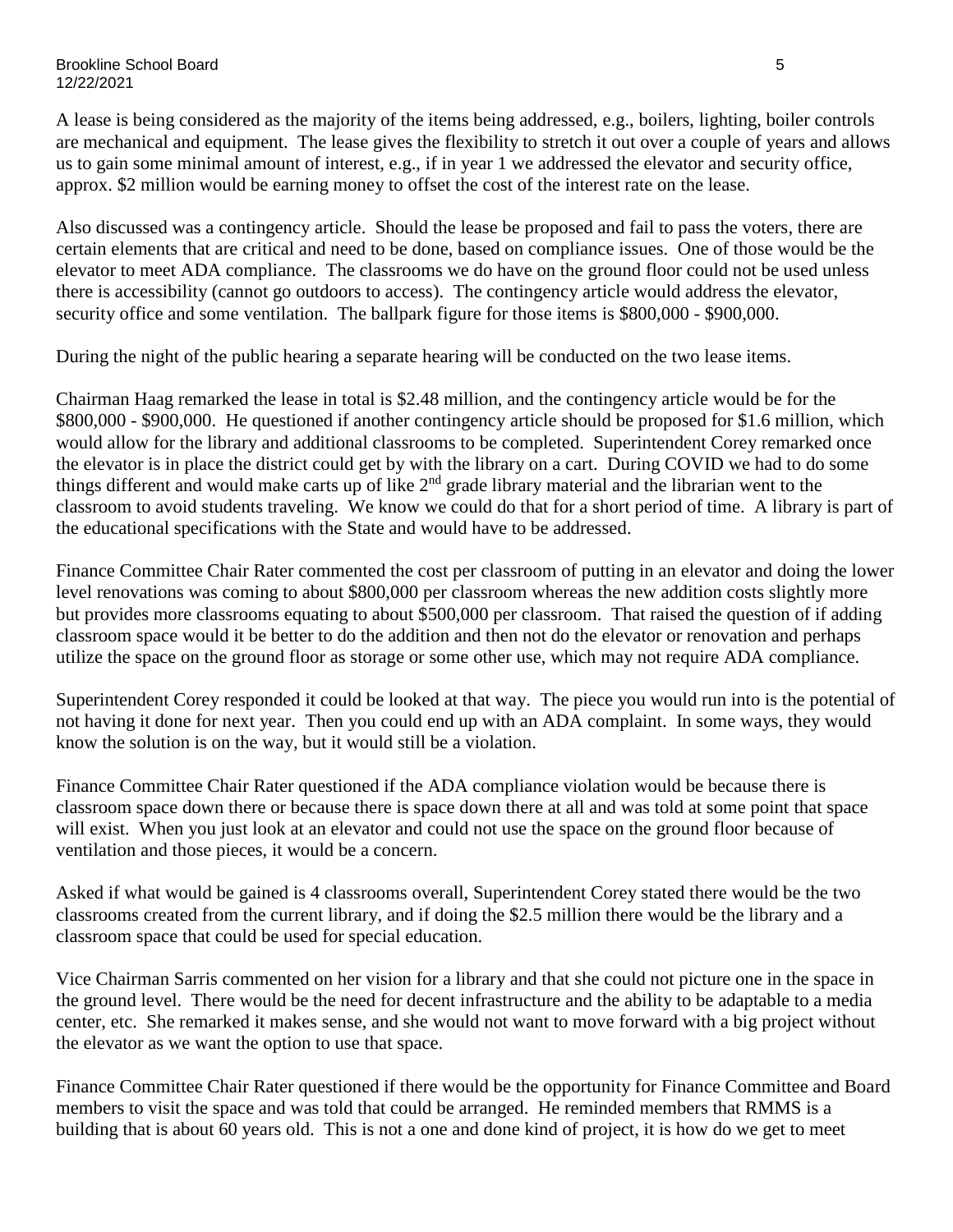Brookline School Board 6 12/22/2021

requirements from the view of increasing enrollment while adapting to future needs, e.g., it has a 40<sup>+</sup> year old kitchen and a gymnasium that serves as a cafeteria. At the same time, he assured members that can be remedied through phases in a relatively cost-effective way. We have proof of concept by the two schools over in Hollis that have gained another 3-4 decades of useful life through their recent projects. Their total cost was around \$7 million. Brookline started out with an estimate of \$18 million. We know that the K-5, 500 student elementary school proposed by one of our neighbors is at a cost of \$55 million.

Finance Committee Member LaCroix commented if you put in the expansion and essentially abandon the ground level you need to move the main office to Milford Street. There would remain a compliance issue were someone to come in to meet with a staff member or participate in a meeting. If abandoning the ground level, you are using it for storage completely, to get around all ADA compliance issues, and you are a single-level school.

Chairman Haag remarked he likes where it is heading. With a little bit of multi-media set-up when we renovate the space on the ground level it can be a whole other multi-purpose space. He likes the plan as presented. He spoke of the importance of addressing growth management. From a time standpoint, it appears this can be done for the next year. Superintendent Corey stated the only concern would be a supply chain issue. The elevator would have to be ordered as soon as the article passed Once that is in, the present library to two classrooms is a relatively easy fix. He is pleased with the idea of keeping all educational services within the same horseshoe.

Finance Committee Chair Rater remarked for many years we have been talking about when the CSDA bond gets paid off, it is time to go back to RMMS and make renovations. Taking out a big bond to renovate RMMS has been in the plan for a long time now. This is the time to do it, and it is what we have been expecting.

Chairman Haag noted \$2.4 million would be presented as Phase I and asked if Phase II would be discussed at the public hearing. Superintendent Corey remarked his recommendation would be to talk to Phase I as we know the other piece, which is always a reality, is that were the economy to go south, historically Brookline and Hollis have seen enrollment decline. We are looking at likely a two-year project in Phase I. At that point, we will have an idea of whether enrollment is continuing as expected. The items on the list for Phase I are items having a life expectancy of 20 years. Items like the LED lighting and elevator are not enrollment dependent.

Chairman Haag commented the previous total was \$3.8. The \$1.4 million is still energy/efficiency items that would have a lifespan of 20 years. He suggested they look to ensure there is an understanding there are more energy/infrastructure items that are not growth dependent, but because of the age of the building.

Superintendent Corey stated another strategy could be getting through this phase and if realizing we cannot do another large bond, perhaps make the conscious decision that the maintenance trust fund will go up from \$75,000 to \$250,000, for example, every year.

Finance Committee Chair Rater questioned when Phase II would look to be funded. Superintendent Corey responded in the next biennium there is the potential for state aid to return. In order to be eligible we have to send a letter January 1, 2022. That has been sent for both CSDA and RMMS, so we have a placeholder. If that comes back, and there is the belief there is the potential for us to receive that, he would likely be looking at the 2<sup>nd</sup> year of the next biennium (2024-2025).

Chairman Haag noted, unless there was objection, the Board would move forward with the \$2.4 million article and the contingency article (\$800,000 - \$900,000).